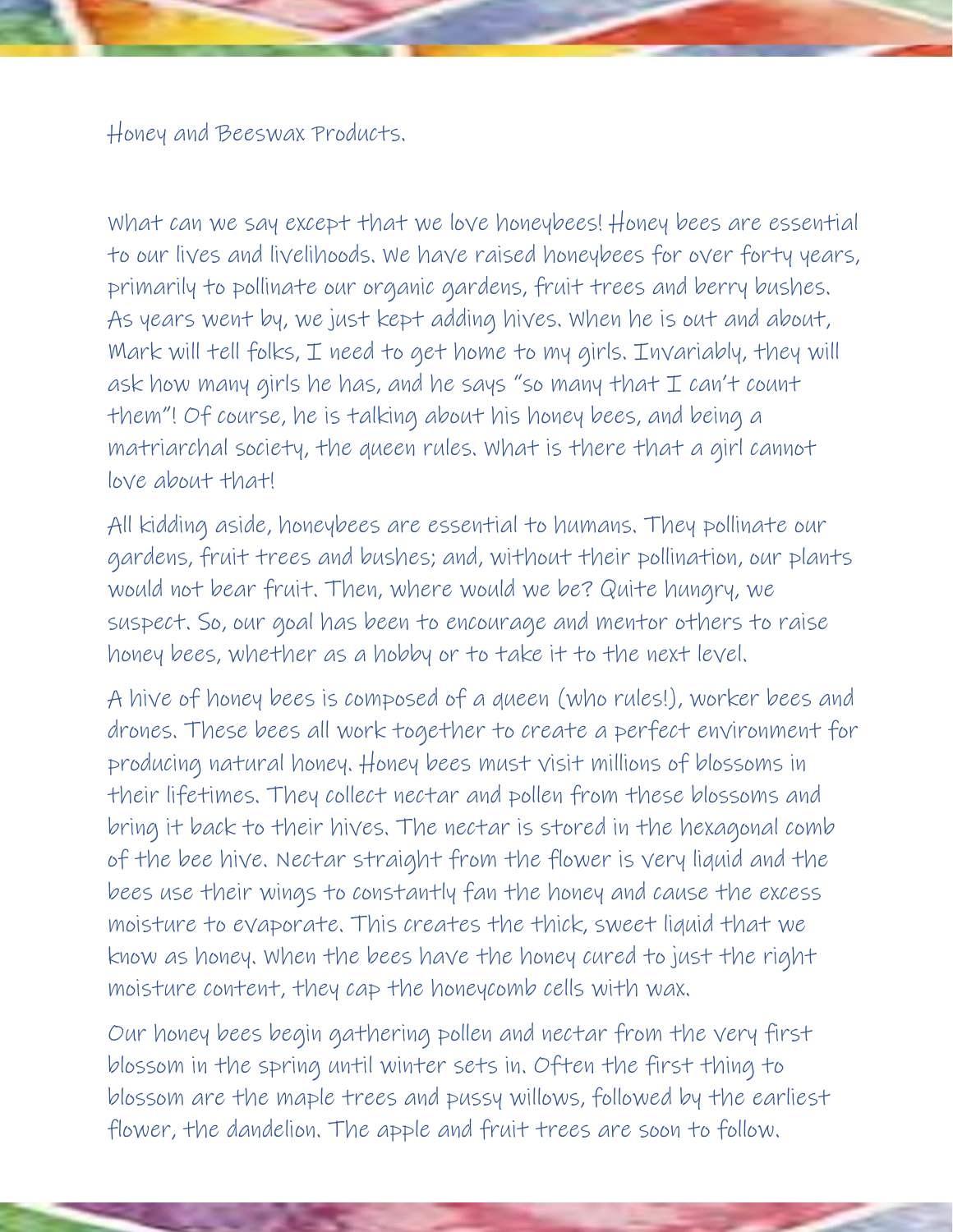There is nothing better than sitting under a blossoming apple tree and listening to the constant hum of the honey bees working. Raspberry bushes, the garden plants (the bees especially love the marjoram and broccoli blooms), and then the wild flowers, such as lupins and golden rod. Our lawns and yard are "bee" friendly and we let all plants blossom until they are spent. You may think that our lawns look a bit unkempt, however, if you look closely, the honey bees will be working all those dandelions, white and purple clover, and mustard plants. You name it, if it has a flower or bud on it, our bees will be working it!

We harvest our honey once per year, so our raw, local honey is a compilation of all the local flowers and blossoms. We are lucky to have a neighbor who grows organic flowers for the local markets and florists, and we have an apiary at another neighbor who has organic gardens and blueberries. We find the combination of all these flowers provides a wonderful taste and aroma to our honey. There are many folks who may not agree with our love for all these flowering plants because they have allergies, think goldenrod for example. However, over the years, many of these folks have found that a teaspoon or so a day of raw honey allows them to build up a resistance to triggers of their allergies.

Once the honey has been capped in the hive, that is our sign that it is ready for extraction. The frames of honey are uncapped manually and spun in a manual extractor which is a centrifuge which forces the honey out of the comb. Then, we bottle it and have it available for our customers. Occasionally, a frame of honey will come apart and we bottle this as well. It includes the actual honeycomb and honey and is a wonderful treat.

For years, we sold our excess honey to local customers. Then, when  $I$ retired from my outside job,  $I$  began to experiment with making products from the beeswax. At first, I made it for just ourselves and as gifts, but then everyone wanted different scents and products and off  $I$  went.